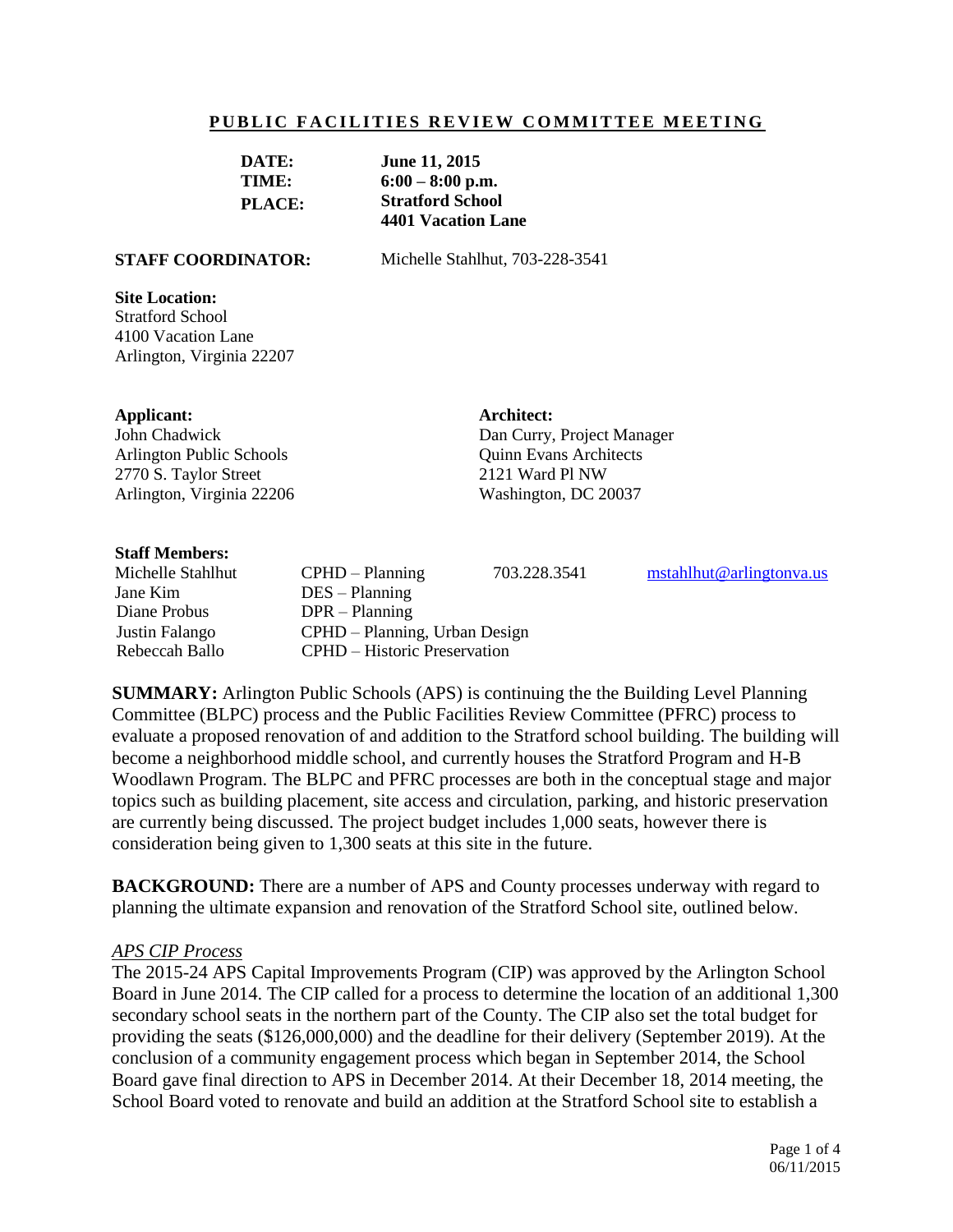new neighborhood middle school with 1,000 seats with a project budget of \$29,200,000 for hard and soft costs. The School Board also voted to construct a new school at the Wilson site, which would accommodate the existing H-B Woodlawn and Stratford programs currently located at the Stratford building.

# *Historic Designation*

The Stratford school was listed on the Virginia Landmarks Register in 2003, and the [National](http://arlingtonva.s3.amazonaws.com/wp-content/uploads/sites/5/2013/11/Stratford-Junior-High-School-National-Register-PDF.pdf)  [Historic Register](http://arlingtonva.s3.amazonaws.com/wp-content/uploads/sites/5/2013/11/Stratford-Junior-High-School-National-Register-PDF.pdf) in 2004. In 1959 Stratford Junior High was the first Junior High to integrate in the state of Virginia. The architecture is also recognized as an intact example of an internationalstyle school building in Arlington County and was one of the most modern school buildings in the area when constructed.

On March 31, 2015, the Historic Preservation Program staff received [a request for local historic](http://arlingtonva.s3.amazonaws.com/wp-content/uploads/sites/5/2013/11/Stratford-Designation-Study-Request-3-15.pdf)  [district designation](http://arlingtonva.s3.amazonaws.com/wp-content/uploads/sites/5/2013/11/Stratford-Designation-Study-Request-3-15.pdf) of Stratford Junior High School Building as a local historic district. If this request were granted, a zoning overlay will be added to the site that will trigger review by the Historic Affairs and Landmark Review Board [\(HALRB\)](http://commissions.arlingtonva.us/historical-affairs-landmark-review-board/). A member of the HALRB has been asked to serve on the PFRC for this project. County staff in collaboration with HALRB and APS are currently drafting historic design guidelines for the site.

# *County/APS Schools Review Process*

At a joint work session with the School Board held on April 10, 2015, the County Board endorsed a planning process for the Stratford School site. The APS planning process for the Stratford School site will incorporate the APS process, the Building Level Planning Committee (BLPC), and the County's Public Facilities Review Committee (PFRC), and requires them to work in tandem in designing the new school. The design process will include three (3) phases: a conceptual phase, a schematic phase, and a final phase during which a use permit for the project would be reviewed by the County Board.

The BLPC consists of APS staff, teachers, parents and PTA members, representation from community groups, and County staff.

The PFRC is a County Board-appointed committee consisting of representatives of the Planning Commission (one of which is designated by the County Board as Committee Chair) and several other commissions, APS representatives, and at-large members. It also includes project-specific members representing Cherrydale, Donaldson Run, and Waverly Hills Civic Associations.

## **Site Characteristics:**

The following provides additional information about the site and surroundings:

Site: The site is bound on the north by 23<sup>rd</sup> Street North and Vacation Lane, on the east by single-family homes, on the south by Old Dominion Drive, and on the west by existing County owned park facilities and single-family homes facing Lorcom Lane.

Zoning: The site is zoned "S-3A" Special District. The purpose of the "S-3A" Special District is to encourage the retention of certain properties in a relatively undeveloped state. Land so designated may include publicly or privately owned properties which have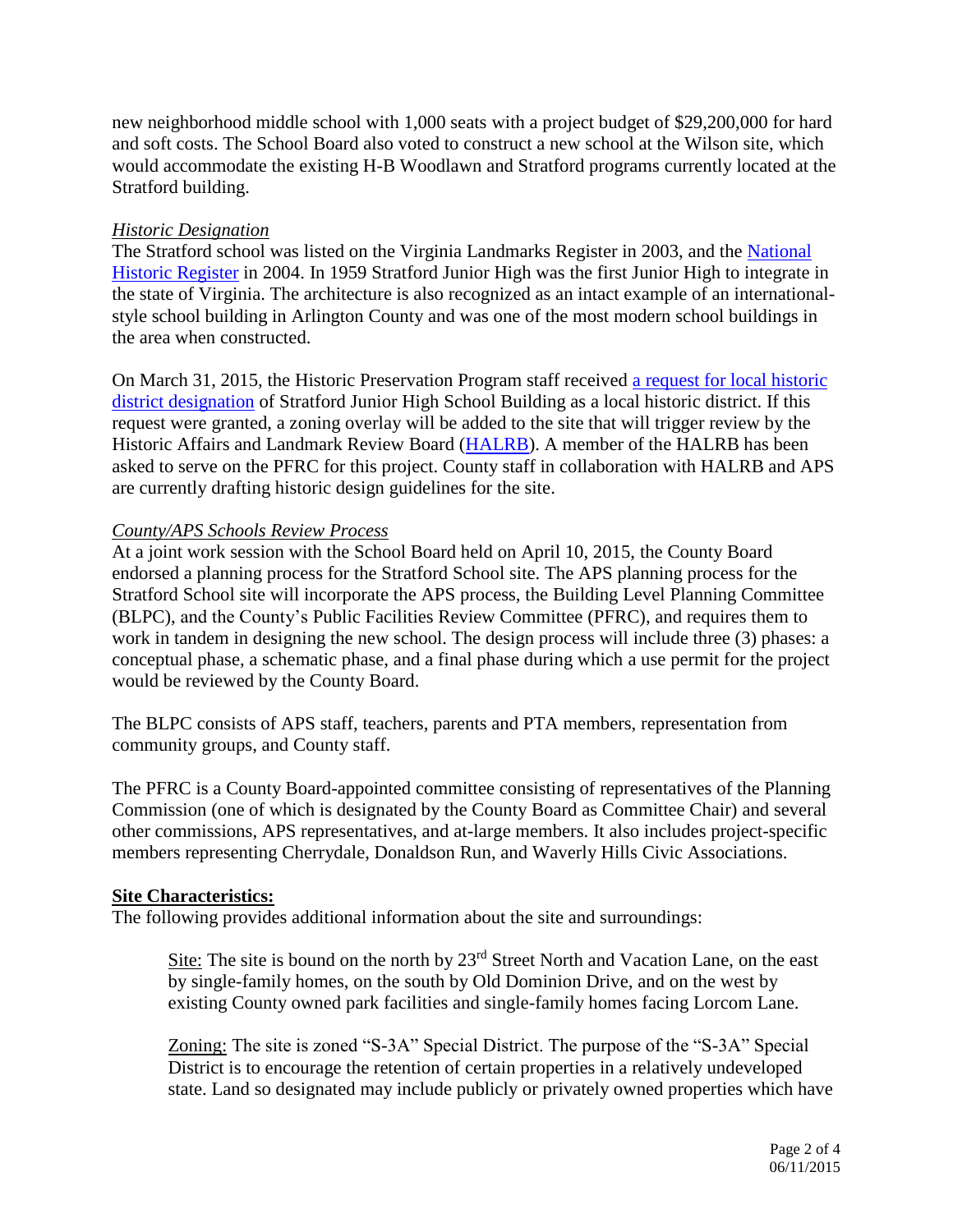distinct and unique site advantages or other features so as to make them desirable to retain as active or passive recreation (including but not limited to: parks, schools, pathways, and other public facilities). Schools are a permitted use by provision of a use permit subject to Section 4.15 of the Arlington County Zoning Ordinance (ACZO).

Land Use: The site is identified on the General Land Use Plan (GLUP) as "Public".

Neighborhood: The site is located within the Cherrydale Civic Association and is adjacent to the Donaldson Run and Waverly Hills Civic Associations.



*Source: Google Maps*

**DISCUSSION:** The APS community process for the Stratford school site began on April 8, 2015. Since that time, the BLPC has met five times, with the most recent meeting occurring on [June 1, 2015.](http://www.apsva.us/cms/lib2/VA01000586/Centricity/Domain/105/060115-BLPC%2005%20Stratford%20meeting%20notes.pdf) This meeting included an extensive discussion on preliminary traffic analysis for the site, and continued evaluation of conceptual site options although no further actions on reducing site options was taken. The next BLPC meeting is scheduled for June 15, 2015. Presentations and Minutes from BLPC meetings can be found on the [APS Design and](http://www.apsva.us/Page/29586)  [Construction: Stratford Middle School](http://www.apsva.us/Page/29586) website.

The PFRC first met on April 15, 2015 and discussed introductory items such as the role and charge of the PFRC and an overview of the use permit process. The project architects Quinn Evans provided [a presentation](http://www.apsva.us/cms/lib2/VA01000586/Centricity/Domain/105/041515%20PFRC%2001-Stratford%20QEA_presentation.pdf) on background information on the history of the site, sustainable school design, and a Toole Design Group transportation planner provided a short overview of the role of transportation analysis for the site. At the May 14, 2015 PFRC meeting, APS presented a series of conceptual options for the Stratford site. The June 11, 2015 PFRC meeting will echo the BLPC review preliminary [transportation analysis](http://www.apsva.us/cms/lib2/VA01000586/Centricity/Domain/105/060115%20BLPC%2005-Stratford_FINAL%20v3.pdf) and [building massing.](http://www.apsva.us/cms/lib2/VA01000586/Centricity/Domain/105/060215%20BLPC%2005-Stratford%20Presentation.pdf)